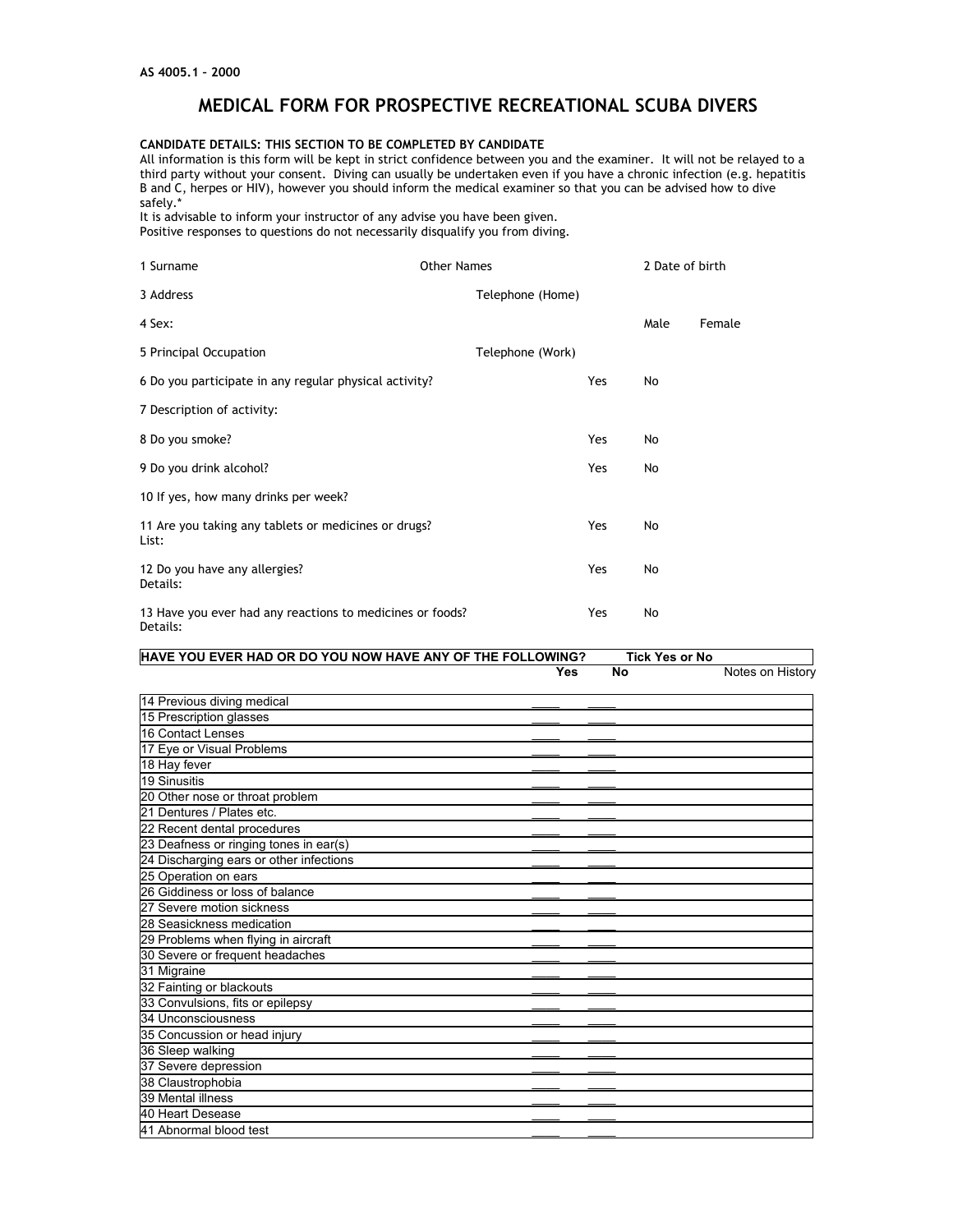| 42 ECG (Heart tracing)                                                                      |               |
|---------------------------------------------------------------------------------------------|---------------|
| 43 Awareness of your heart beat                                                             |               |
| 44 High blood pressure                                                                      |               |
| 45 Rheumatic fever                                                                          |               |
| 46 Discomfort in your chest with exertion                                                   |               |
| 47 Short of breath on exertion                                                              |               |
| 48 Bronchitis or pneumonia                                                                  |               |
| 49 Pleurisy or severe chest pain                                                            |               |
| 50 Coughing up phlegm or blood                                                              |               |
|                                                                                             |               |
| 51 Chronic or persistent cough                                                              |               |
| 52 TB (Tuberculosis)                                                                        |               |
| 53 Pneumothorax ("Collapsed lung")                                                          |               |
| 54 Frequent chest colds                                                                     |               |
| 55 Asthma or wheezing                                                                       |               |
| 56 Use a puffer                                                                             |               |
| 57 Other chest complaint                                                                    |               |
| 58 Operation on chest, heart or lungs                                                       |               |
| 59 Indigestion, peptic ulcer or acid reflux                                                 |               |
| 60 Vomiting blood or passing red or black motions                                           |               |
| 61 Recurrent vomiting or diarrhoea                                                          |               |
| 62 Jaundice, hepatitis, or liver disease                                                    |               |
| 63 Malaria or other tropical disease                                                        |               |
| 64 Severe loss of weight                                                                    |               |
| 65 Hernia or rupture                                                                        |               |
| 66 Major joint or back injury                                                               |               |
| 67 Limitation of movement                                                                   |               |
| 68 Fractures (broken bones)                                                                 |               |
| 69 Paralysis or muscle weakness                                                             |               |
| 70 Kidney or bladder disease                                                                |               |
| 71 Any chronic disease (see note below)                                                     |               |
|                                                                                             |               |
|                                                                                             |               |
| 72 Syphilis                                                                                 |               |
| 73 Diabetes                                                                                 |               |
| 74 Blood disease or bleeding problem                                                        |               |
| 75 Skin disease                                                                             |               |
| 76 Contagious disease                                                                       |               |
| 77 Operations                                                                               |               |
| 78 In hospital for any reason                                                               |               |
| 79 Life insurance rejected                                                                  |               |
| 80 A job or license refused on medical grounds                                              |               |
| 81 Unable to work for medical reasons                                                       |               |
| 82 An invalid pension                                                                       |               |
|                                                                                             |               |
| 83 Other illness or injury or any other medical conditions<br>HAVE ANY BLOOD RELATIONS HAD: |               |
| 84 Heart disease                                                                            |               |
|                                                                                             |               |
| 85 Asthma or chest disease                                                                  |               |
| <b>FEMALES ONLY</b>                                                                         |               |
| 86 Are you now pregnant or are you planning to be?                                          |               |
| 87 Do you have any incapacity during periods?                                               |               |
| 88 Date of most recent chest X-Ray:                                                         |               |
| <b>PREVIOUS DIVING EXPERIENCE YES NO</b>                                                    |               |
| 89 Can you swim?                                                                            |               |
| 90 Have you ever had any problem during or after                                            |               |
| swimming or diving?                                                                         |               |
| 91 Have you ever had to be rescued?                                                         |               |
| 92 Do you snorkel-dive regularly?                                                           |               |
| 93 Have you tried SCUBA diving before?                                                      |               |
| 94 Have you had any previous formal SCUBA training?                                         | Year trained: |
| Approximate number of dives:                                                                |               |
| Maximum depth of any dive:                                                                  |               |

I certify that the above information is true and complete to the best of my knowledge and I hereby authorise Dr \_\_\_\_\_\_\_\_\_\_\_\_\_\_\_\_\_\_\_\_\_\_\_\_\_ to give medical opinion as to my fitness, or temporary or permanent unfitness to dive to my diving instructor. I also authorise him or her to obtain or supply medical information regarding me to other doctors as may be necessary for medical purposes in my personal interest.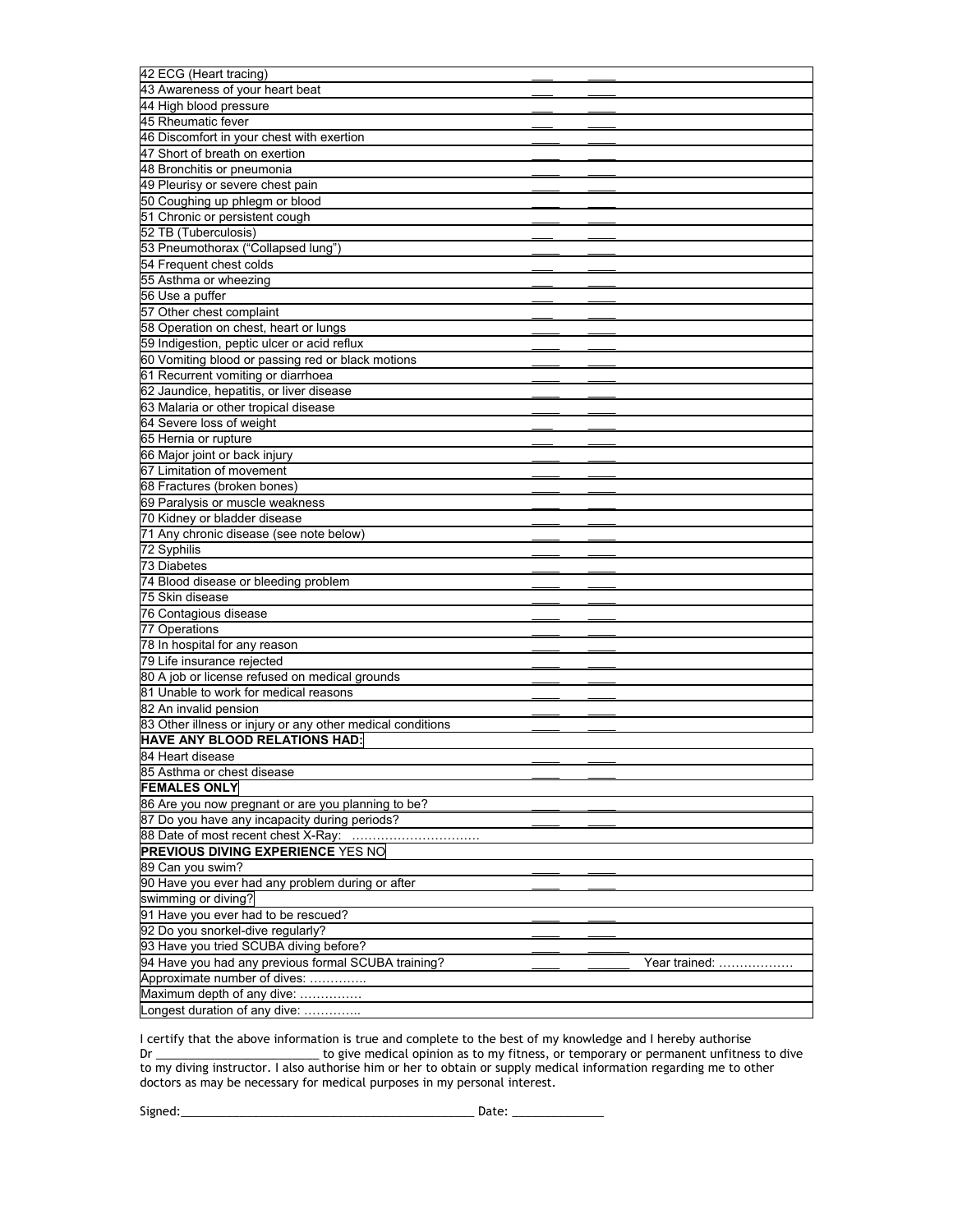|                                                                                                             |                      |               |                             |                 |                            |      |                  |         |                     | MEDICAL EXAMINATION: TO BE COMPLETED BY AN REGISTERED MEDICAL PRACTITIONER |
|-------------------------------------------------------------------------------------------------------------|----------------------|---------------|-----------------------------|-----------------|----------------------------|------|------------------|---------|---------------------|----------------------------------------------------------------------------|
| 1 Height                                                                                                    | 2 Weight             |               | 3 Vision                    |                 |                            |      | 4 Blood Pressure |         | 5 Pulse             |                                                                            |
| cm                                                                                                          |                      | kg l          | R6/Corr6/                   |                 |                            |      |                  |         |                     |                                                                            |
|                                                                                                             |                      |               | L6.                         | Corr6/          |                            |      |                  |         |                     |                                                                            |
| <b>6 Urinalysis</b>                                                                                         |                      |               | 7 Respiratory function test |                 |                            |      | 8 Chest X-ray    |         |                     |                                                                            |
|                                                                                                             |                      |               |                             |                 |                            |      | (if indicated)   |         |                     |                                                                            |
| Albumen                                                                                                     |                      |               | <b>Vital capacity</b>       |                 |                            |      |                  | Date:   |                     |                                                                            |
| Glucose                                                                                                     |                      | <b>FEV</b>    |                             |                 |                            |      |                  | Place:  |                     |                                                                            |
|                                                                                                             |                      | Percentage    |                             |                 |                            |      |                  | Result: |                     |                                                                            |
|                                                                                                             |                      |               |                             |                 |                            |      |                  |         |                     |                                                                            |
| 9 Audiometry (air conduction)                                                                               |                      |               |                             |                 |                            |      |                  |         |                     |                                                                            |
|                                                                                                             |                      |               |                             |                 |                            |      |                  |         |                     |                                                                            |
| <b>Frequency Hz</b>                                                                                         | 500                  | 1000          |                             | 2000            |                            | 4000 |                  | 6000    |                     | 8000                                                                       |
| Loss in $dB$ , $(R)$                                                                                        |                      |               |                             |                 |                            |      |                  |         |                     |                                                                            |
| Loss in $dB$ , $(L)$                                                                                        |                      |               |                             |                 |                            |      |                  |         |                     |                                                                            |
|                                                                                                             |                      |               |                             |                 |                            |      |                  |         |                     | If abnormal, enter in diver's logbook, on certificate, or both             |
| Clinical examination/assessment                                                                             |                      | <b>Normal</b> |                             |                 | Abnormal                   |      |                  |         | Notes abnormalities |                                                                            |
| 10 Nose, septum, airway                                                                                     |                      |               |                             |                 |                            |      |                  |         |                     |                                                                            |
| 11 Mouth, throat, teeth, bite                                                                               |                      |               |                             |                 |                            |      |                  |         |                     |                                                                            |
| 12 External auditory canal                                                                                  |                      |               |                             |                 |                            |      |                  |         |                     |                                                                            |
| 13 Tympanic membrane<br>14 Middle ear auto-inflation                                                        |                      |               |                             |                 |                            |      |                  |         |                     |                                                                            |
| 15 Neurological                                                                                             |                      |               |                             |                 |                            |      |                  |         |                     |                                                                            |
| - Eye movements                                                                                             |                      |               |                             |                 |                            |      |                  |         |                     |                                                                            |
|                                                                                                             | - Pupillary reflexes |               |                             |                 |                            |      |                  |         |                     |                                                                            |
| - Limb reflexes                                                                                             |                      |               |                             |                 |                            |      |                  |         |                     |                                                                            |
| - Finger-nose                                                                                               |                      |               |                             |                 |                            |      |                  |         |                     |                                                                            |
|                                                                                                             | - Sharpened Romberg* |               |                             |                 |                            |      |                  |         |                     |                                                                            |
| 16 Abdomen                                                                                                  |                      |               |                             |                 |                            |      |                  |         |                     |                                                                            |
| 17 Chest hyperventilation                                                                                   |                      |               |                             |                 |                            |      |                  |         |                     |                                                                            |
| 18 Cardiac auscultation                                                                                     |                      |               |                             |                 |                            |      |                  |         |                     |                                                                            |
| 19 Other abnormalities                                                                                      |                      |               |                             |                 |                            |      |                  |         |                     |                                                                            |
| Results should be descriptively detailed at right to assist future comparison.                              |                      |               |                             |                 |                            |      |                  |         |                     |                                                                            |
|                                                                                                             |                      |               |                             |                 |                            |      |                  |         |                     |                                                                            |
| <b>Fit to Dive</b>                                                                                          | Yes                  |               |                             |                 | Advice put on certificate: |      |                  |         |                     |                                                                            |
|                                                                                                             | No-Temporary         |               |                             | <b>Reasons:</b> |                            |      |                  |         |                     |                                                                            |
|                                                                                                             |                      |               |                             |                 |                            |      |                  |         |                     |                                                                            |
|                                                                                                             |                      |               |                             |                 |                            |      |                  |         |                     |                                                                            |
|                                                                                                             | <b>No-Permanent</b>  |               |                             | Reasons:        |                            |      |                  |         |                     |                                                                            |
|                                                                                                             |                      |               |                             |                 |                            |      |                  |         |                     |                                                                            |
| Name: (print): ___________                                                                                  |                      |               |                             |                 |                            |      |                  |         |                     |                                                                            |
|                                                                                                             |                      |               |                             |                 |                            |      |                  |         |                     |                                                                            |
|                                                                                                             |                      |               |                             |                 |                            |      |                  |         |                     |                                                                            |
|                                                                                                             |                      |               |                             |                 |                            |      |                  |         |                     |                                                                            |
| Detach the certificate below and hand to candidate.                                                         |                      |               |                             |                 |                            |      |                  |         |                     |                                                                            |
| Medical benefits refund and/or medical rebate is not permissible, by law, for this examination. Issuing an  |                      |               |                             |                 |                            |      |                  |         |                     |                                                                            |
| itemized account, which enables the patient to claim Medicare benefits for diving medical examinations, has |                      |               |                             |                 |                            |      |                  |         |                     |                                                                            |
| been prohibited since 1st February 1984                                                                     |                      |               |                             |                 |                            |      |                  |         |                     |                                                                            |
|                                                                                                             |                      |               |                             |                 |                            |      |                  |         |                     |                                                                            |
|                                                                                                             |                      |               |                             |                 |                            |      |                  |         |                     |                                                                            |
|                                                                                                             |                      |               |                             |                 |                            |      |                  |         |                     |                                                                            |
|                                                                                                             |                      |               |                             |                 |                            |      |                  |         |                     |                                                                            |
|                                                                                                             |                      |               |                             |                 |                            |      |                  |         |                     |                                                                            |
|                                                                                                             |                      |               |                             |                 |                            |      |                  |         |                     |                                                                            |
| <b>FIT</b>                                                                                                  |                      |               |                             |                 |                            |      |                  |         |                     |                                                                            |
| <b>PERMANENTLY UNFIT</b>                                                                                    |                      |               |                             |                 |                            |      |                  |         |                     |                                                                            |
| <b>TEMPORARILY UNFIT</b>                                                                                    |                      |               |                             |                 |                            |      |                  |         |                     |                                                                            |
| For diving and diving training undertaken using compressed air underwater.                                  |                      |               |                             |                 |                            |      |                  |         |                     |                                                                            |
| Audiogram Normal / Abnormal                                                                                 |                      |               |                             |                 |                            |      |                  |         |                     |                                                                            |
|                                                                                                             |                      |               |                             |                 |                            |      |                  |         |                     |                                                                            |
|                                                                                                             |                      |               |                             |                 |                            |      |                  |         |                     |                                                                            |
|                                                                                                             |                      |               |                             |                 |                            |      |                  |         |                     |                                                                            |
|                                                                                                             |                      |               |                             |                 |                            |      |                  |         |                     |                                                                            |
|                                                                                                             |                      |               |                             |                 |                            |      |                  |         |                     |                                                                            |